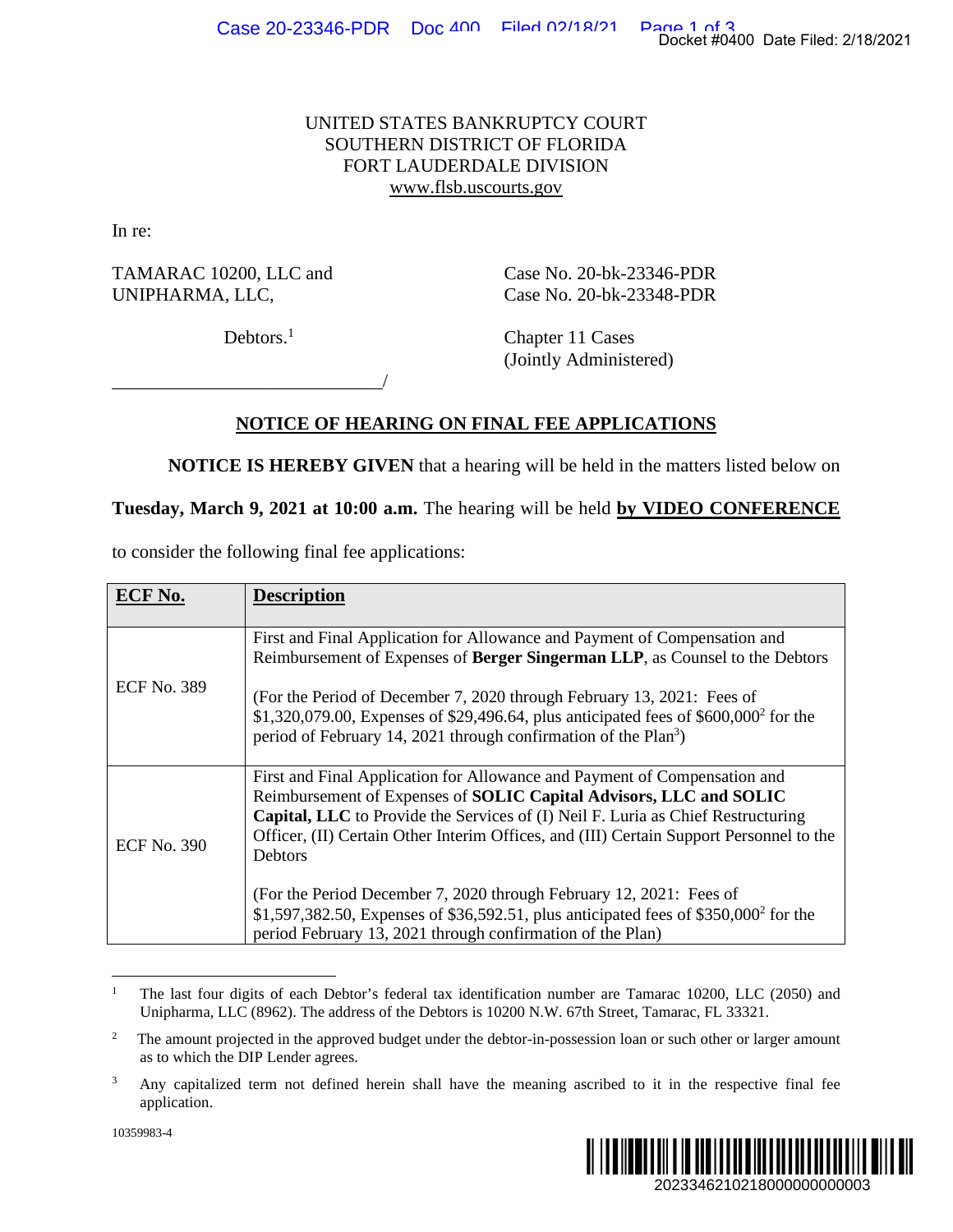## Case 20-23346-PDR Doc 400 Filed 02/18/21 Page 2 of 3

|                    | <b>Description</b>                                                                                                                                                                                                                                                   |
|--------------------|----------------------------------------------------------------------------------------------------------------------------------------------------------------------------------------------------------------------------------------------------------------------|
| <b>ECF No. 392</b> | First and Final Application for Allowance and Payment of Compensation and<br>Reimbursement of Expenses of Fox Rothschild LLP, as Counsel to the Official<br>Committee of Unsecured Creditors<br>(For the Period December 19, 2020 through February 15, 2021: Fees of |
|                    | $$271,391.50$ , Expenses of $$1,597.26$ , plus anticipated fees of $$47,500$ for the period<br>February 16, 2021 through confirmation of the Plan)                                                                                                                   |
| ECF No. 393        | First and Final Application for Allowance and Payment of Compensation of<br><b>PricewaterhouseCoopers LLP</b> for Services Rendered as Financial Advisor to the<br>Official Committee of Unsecured Creditors                                                         |
|                    | (For the Period December 22, 2020 through February 15, 2021: Fees of<br>\$145,203.10, plus anticipated fees in the amount of \$16,325 for the period February<br>16, 2021 through confirmation of the Plan)                                                          |

 \*\***IMPORTANT**\*\* This hearing will take place only by video conference. **DO NOT GO TO THE COURTHOUSE**. Attorneys must advise their clients not to appear at the courthouse. To participate in the hearing by video conference please refer to the instructions under the name of the presiding Judge on the Court's web site, www.flsb.uscourts.gov.

To register for the video conference, manually enter the following registration link in a

browser:

## https://www.zoomgov.com/meeting/register/vJItdOiorjovE-DjNw3v6P9hxmkSpCy59MQ

**PLEASE NOTE:** No person may record the proceedings from any location by any means. The audio recording maintained by the Court will be the sole basis for creation of a transcript that constitutes the official record of the hearing. Although conducted using video conferencing technology, the hearing is a court proceeding. The formalities of the courtroom must be observed. All participants must dress appropriately, exercise civility, and otherwise conduct themselves in a manner consistent with the dignity of the Court.